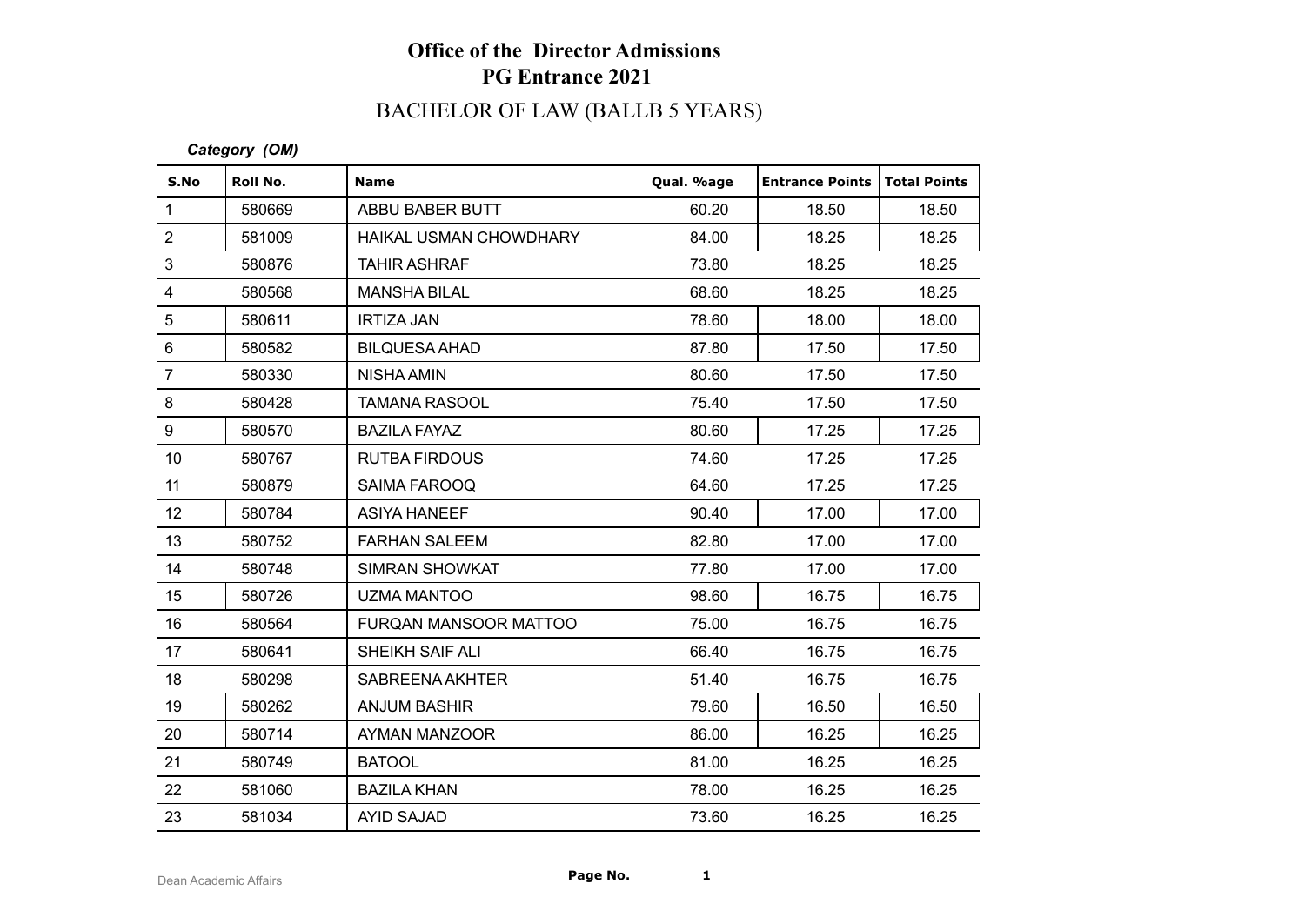# BACHELOR OF LAW (BALLB 5 YEARS)

*Category (OM)*

| S.No | Roll No. | <b>Name</b>                | Qual. %age | <b>Entrance Points   Total Points</b> |       |
|------|----------|----------------------------|------------|---------------------------------------|-------|
| 24   | 580419   | SABREENA JAN               | 71.80      | 16.25                                 | 16.25 |
| 25   | 580563   | <b>AQIB GULZAR</b>         | 47.40      | 16.25                                 | 16.25 |
| 26   | 580580   | <b>SOBIYA GULL</b>         | 87.60      | 16.00                                 | 16.00 |
| 27   | 580776   | <b>EIMANIYA</b>            | 87.00      | 16.00                                 | 16.00 |
| 28   | 580928   | NADEEM RAFIQ PHOKTOO       | 68.00      | 16.00                                 | 16.00 |
| 29   | 580378   | <b>HOORAB BADER</b>        | 45.80      | 16.00                                 | 16.00 |
| 30   | 580695   | <b>ASLOOB SHAKEEL</b>      | 86.80      | 15.75                                 | 15.75 |
| 31   | 580856   | <b>SYED SAYEDAIN RAZVI</b> | 78.40      | 15.75                                 | 15.75 |
| 32   | 580410   | <b>MUSAIB UL MUSHTAQ</b>   | 78.40      | 15.75                                 | 15.75 |
| 33   | 580210   | ASIF ISHAQ KHAN            | 75.80      | 15.75                                 | 15.75 |
| 34   | 580951   | <b>MOHMMAD ADIL BHAT</b>   | 65.00      | 15.75                                 | 15.75 |
| 35   | 580581   | HUMAIRA JAVID              | 79.40      | 15.50                                 | 15.50 |
| 36   | 580381   | <b>GAZALLAH MANZOOR</b>    | 59.60      | 15.50                                 | 15.50 |
| 37   | 580703   | <b>FAIZAN TARIQ BEIGH</b>  | 89.80      | 15.25                                 | 15.25 |
| 38   | 580814   | <b>KULSUM GULZAR</b>       | 85.40      | 15.25                                 | 15.25 |
| 39   | 580588   | <b>TANVEER HUSSAIN</b>     | 82.00      | 15.25                                 | 15.25 |
| 40   | 580827   | <b>FALAK FATIMA</b>        | 80.00      | 15.25                                 | 15.25 |
| 41   | 580394   | <b>MOHAMMAD ARFAT</b>      | 76.00      | 15.25                                 | 15.25 |
| 42   | 580667   | <b>MEHWISH</b>             | 94.20      | 15.00                                 | 15.00 |
| 43   | 580367   | SAMEER AHMAD SHAH          | 76.60      | 15.00                                 | 15.00 |
| 44   | 580746   | <b>ARABIN KHAN</b>         | 92.80      | 14.75                                 | 14.75 |
| 45   | 580745   | HAYYAN AHMAD PARRAY        | 90.20      | 14.75                                 | 14.75 |
| 46   | 580666   | <b>SABA NAZIR</b>          | 73.20      | 14.75                                 | 14.75 |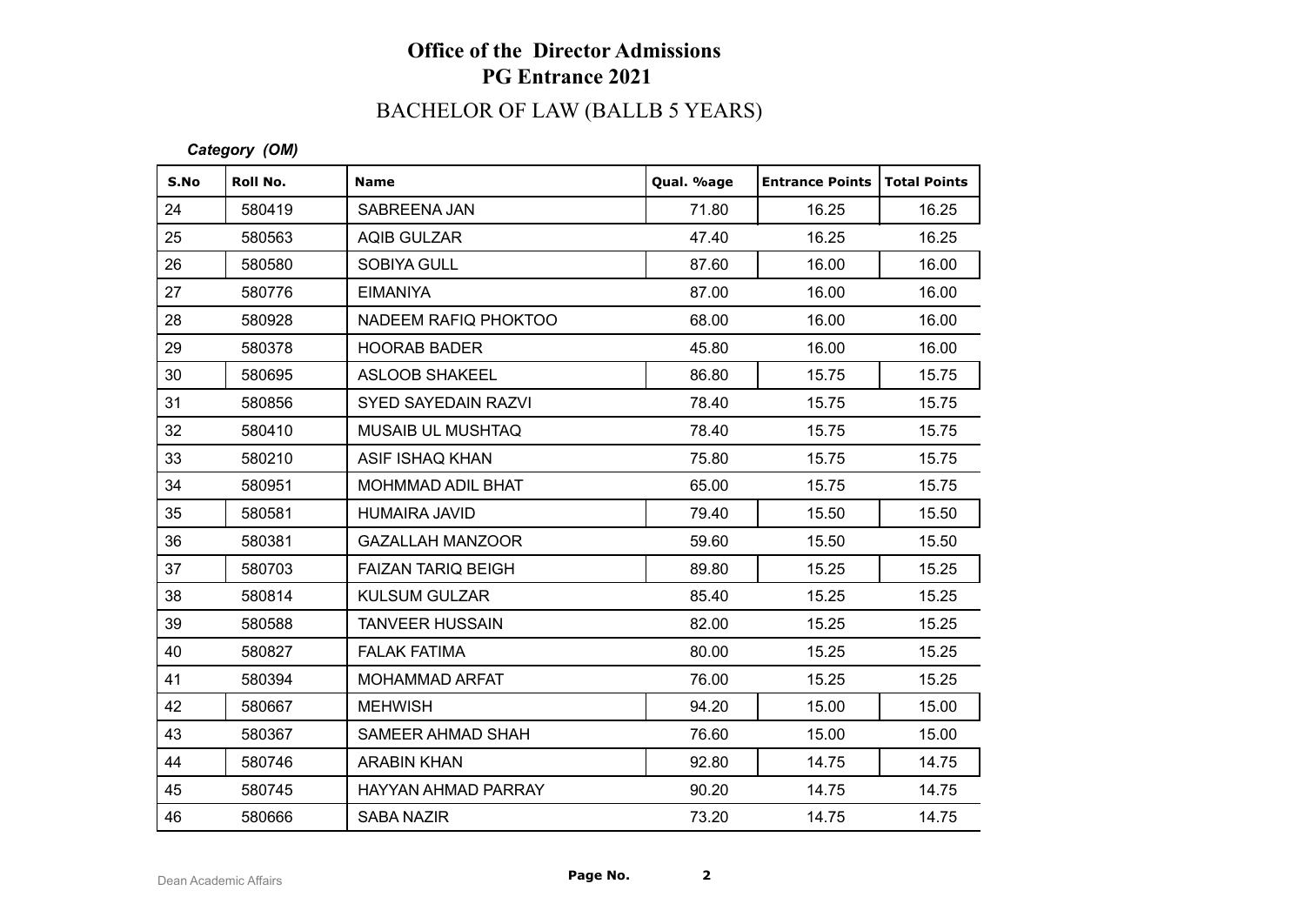# BACHELOR OF LAW (BALLB 5 YEARS)

#### *Category (OM)*

| S.No | Roll No. | <b>Name</b>             | Qual. %age | <b>Entrance Points</b> | <b>Total Points</b> |
|------|----------|-------------------------|------------|------------------------|---------------------|
| 47   | 580460   | AAQIB RASHID            | 68.80      | 14.75                  | 14.75               |
| 48   | 580893   | <b>AIMAN RASOOL</b>     | 87.60      | 14.50                  | 14.50               |
| 49   | 580634   | KHUSHBOO RAFIQ          | 83.20      | 14.50                  | 14.50               |
| 50   | 580216   | <b>IFYAZ AHMAD KHAN</b> | 76.00      | 14.50                  | 14.50               |
| 51   | 580076   | SHABNUM FAYAZ           | 72.20      | 14.50                  | 14.50               |
| 52   | 580274   | MIR MEHNAZ QAYOOM       | 54.80      | 14.50                  | 14.50               |
| 53   | 580905   | <b>RUVIDA SHAFI</b>     | 96.00      | 14.25                  | 14.25               |
| 54   | 580154   | <b>MASRAT BANO</b>      | 84.80      | 14.25                  | 14.25               |
| 55   | 580130   | <b>FAIZAN AKBER</b>     | 81.60      | 14.25                  | 14.25               |
| 56   | 580902   | <b>MISBAH FAROOQ</b>    | 77.80      | 14.25                  | 14.25               |
| 57   | 580081   | DAR UNEEB AEJAZ         | 74.20      | 14.25                  | 14.25               |

#### *Category (ST)*

| S.No | Roll No. | <b>Name</b>           | Qual. %age | <b>Entrance Points   Total Points</b> |      |
|------|----------|-----------------------|------------|---------------------------------------|------|
| 58   | 581062   | TASLEEMA MAJEED       | 71.20      | 6.75                                  | 6.75 |
| 59   | 580909   | KACHOO SHUJAT HUSSAIN | 49.80      | 5.00                                  | 5.00 |
| 60   | 580242   | <b>FARHAT ISMAIL</b>  | 78.20      | 4.50                                  | 4.50 |
| 61   | 580966   | <b>BILQUES FATIMA</b> | 42.20      | 2.00                                  | 2.00 |